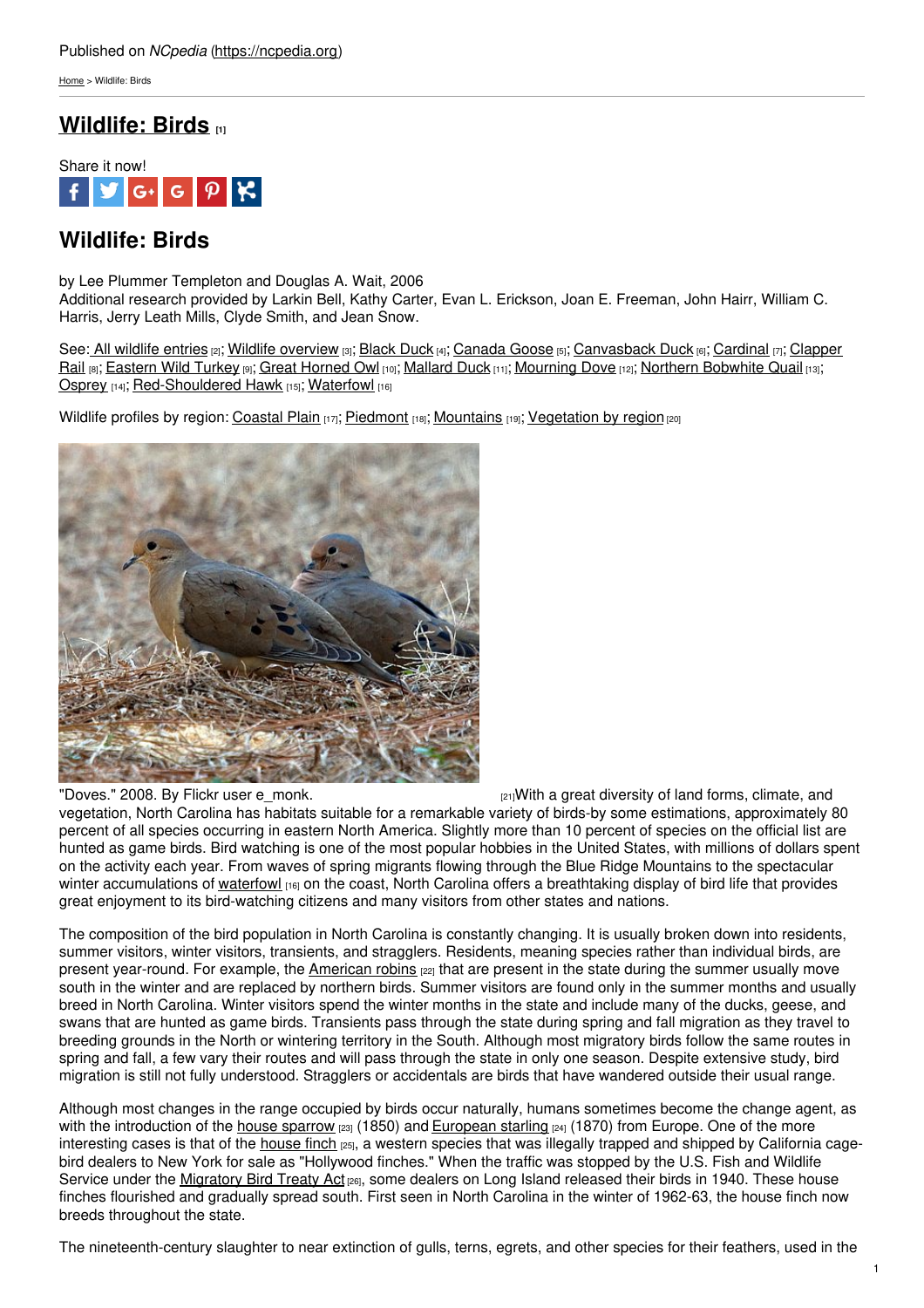millinery trade, raised concerns that resulted in legal protection for nongame birds. In North Carolina, T. Gilbert [Pearson](https://ncpedia.org/biography/pearson-thomas-gilbert) [27] assembled an interested group on 11 Mar. 1902 to form the [Audubon](https://ncpedia.org/audubon-society-north-carolina) Society of North Carolina [28]. At its request, the state legislature in 1903 passed a law providing for full protection of nongame birds, nonresident hunting licenses, and a system of wardens to enforce the law. This statute was the forerunner of today's [management](https://www.ncwildlife.org/) program administered by the North Carolina Wildlife Commission [29]. [Migratory](http://www.fws.gov/laws/lawsdigest/migtrea.html) birds are protected under the U.S. Migratory Bird Treaty Act[30] (1918), and the role of the federal government has been broadened more recently by such laws as the [Endangered](http://www.epa.gov/lawsregs/laws/esa.html) Species Act [31] (1973). In addition to government agencies, many private organizations, including local chapters of the National Audubon Society, Carolina Bird Club, Inc., North Carolina Wildlife Federation, Ducks Unlimited, and Nature Conservancy, play an important role in bird conservation and habitat protection.

Numerous songbirds and garden birds populate North Carolina. Some common species are the American goldfinch, blue jay, [Carolina](https://ncpedia.org/symbols/bird) chickadee, Carolina wren, northern cardinal (the North Carolina state bird [7]), gray catbird, barn swallow, pine warbler, red-bellied woodpecker, yellow-bellied sapsucker, ruby-throated hummingbird, tufted titmouse, white-breasted nuthatch, and white-throated sparrow. Shorebirds and game birds include various ducks species, geese, gulls and terns, pelicans, egrets, herons, and osprey.

The subfamily Accipitridae includes hawks, eagles, ospreys, and kites, diurnal raptors that have hooked beaks and hooked claws. In North Carolina, the species most common are the sharp-shinned hawk, cooper's hawk, and northern goshawk. A second subfamily of hawk, Buteoninae, encompasses a group generally referred to as "buteos" or "buzzard hawks." These large, thick-bodied hawks have long, wide wings and short tails; they are often seen soaring high in the sky, scanning the area for prey. Species in the state include the red-tailed hawk, rough-legged hawk, and [red-shouldered](https://ncpedia.org/red-shouldered-hawk-nc-wins) hawk [32].

The bald [eagle](http://www.allaboutbirds.org/guide/bald_eagle/id) [33] (*Haliaeetus leucocephalus*) is by far the largest of the hawks that inhabit North Carolina. Mature birds are easily recognized because of their great size, their white heads and white tails, and their massive yellow beaks. Eagles feed mainly on birds, small mammals, and fish. Their great flying speed allows them to capture waterfowl in flight and even rabbits that are running for cover. In North Carolina, eagles are most easily seen in the Lake Mattamuskeet area, although they reside-never in large numbers-in many places in the state.

The [osprey](https://ncpedia.org/wildlife/osprey) [14] (*Pandion haliaetus*), frequently called "fish hawk" or "sea eagle"-the only member of the family Pandionidae-is one of the most widely distributed raptors in the world, being present on all continents except Antarctica. In North Carolina, the osprey is found only on the Atlantic coastline, as it rarely lives far from the ocean, though many nest and hunt in the bays and rivers just inland.

Wild [turkeys](https://ncpedia.org/eastern-wild-turkey-nc-wins) [34] (*Meleagris gallopavo*), the largest game birds in the United States, are native to America and the ancestors of all domestic turkeys. Due to unrestricted hunting and habitat destruction from the clearing of forests, the wild turkey all but [disappeared](http://www.fws.gov/southeast/federalaid/pittmanrobertson.html) from many sections of North Carolina from the 1880s to the 1920s. In 1937 the Pittman-Robertson Act **[35]established funding for wildlife restoration and research**. Despite earlier efforts to restore wild turkey populations in North Carolina, they only began to flourish in the 1970s and 1980s, largely due to the National Wild Turkey Federation, which acquired wild turkeys from other states to supplement states in need of birds, and moratoriums placed on turkey hunting. By the twenty-first century, North Carolina's turkey population was well on the way to being fully restored.

## **Learn more about North Carolina's:**



### **References:**

Jim Dean and Lawrence S. Earley, eds.,*Wildlife in North Carolina* (1987).

Doug Elliott, "Bats Aren't So Bad," *Wildlife in North Carolina* 54 (November 1990).

John A. Fussell III, *A Birder's Guide to Coastal North Carolina* (1994).

David S. Lee and James F. Parnell,*Endangered, Threatened, and Rare Fauna of North Carolina*(1990).

Margaret Martin, *A Long Look at Nature* (2001).

William M. Palmer and Alvin L. Braswell,*Reptiles of North Carolina* (1995).

Eloise F. Potter, James F. Parnell, and Robert P. Teulings,*Birds of the Carolinas* (1980).